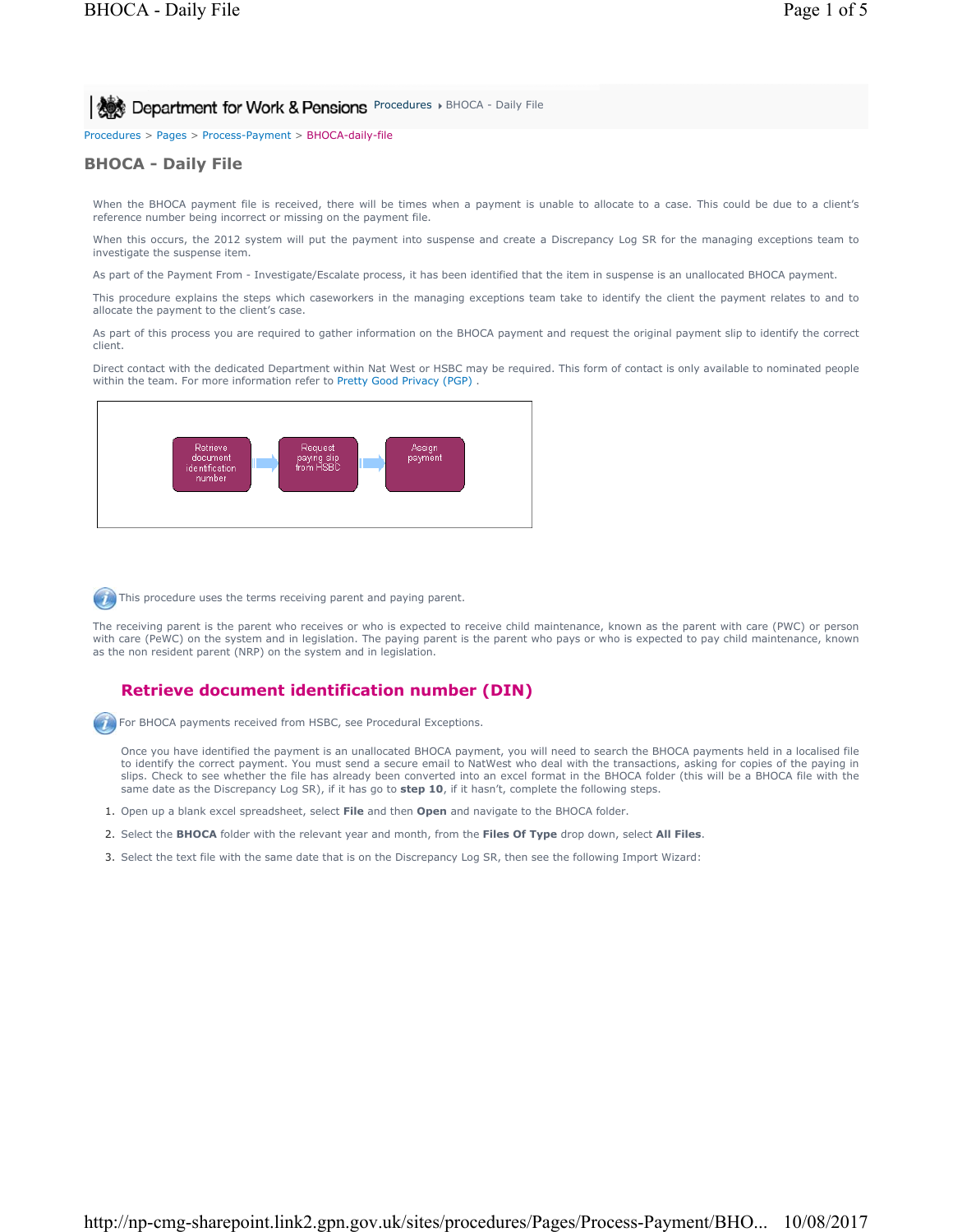|                                  |   | Microsoft Excel - Blank Excel Sheet.xls                      |                                                                                         |          |                                                          |                                                  |                       |           |                          |   |   |    | $-B$ $\times$                                             |  |
|----------------------------------|---|--------------------------------------------------------------|-----------------------------------------------------------------------------------------|----------|----------------------------------------------------------|--------------------------------------------------|-----------------------|-----------|--------------------------|---|---|----|-----------------------------------------------------------|--|
|                                  |   | File Edit Vew Insert Format Tools Data Window Help Adobe PDF |                                                                                         |          |                                                          |                                                  |                       |           |                          |   |   |    | Type a question for help $\mathbf{v} = \mathbf{B} \times$ |  |
|                                  |   |                                                              |                                                                                         |          |                                                          |                                                  |                       |           |                          |   |   |    |                                                           |  |
|                                  |   | 图 图 图 回 图 图 问 Windy with Changes End Review                  |                                                                                         |          |                                                          |                                                  |                       |           |                          |   |   |    |                                                           |  |
|                                  |   |                                                              |                                                                                         |          |                                                          |                                                  |                       |           |                          |   |   |    |                                                           |  |
| 我想来。<br>A1                       |   | fx.                                                          |                                                                                         |          |                                                          |                                                  |                       |           |                          |   |   |    |                                                           |  |
| $\mathsf{A}$                     | B | C                                                            | D                                                                                       | E        | F                                                        | G                                                | H                     |           | $\mathbf{J}$             | ĸ | M | N. | $\circ$                                                   |  |
|                                  |   |                                                              |                                                                                         |          |                                                          |                                                  |                       |           |                          |   |   |    |                                                           |  |
| $\overline{2}$                   |   |                                                              |                                                                                         |          |                                                          |                                                  |                       |           |                          |   |   |    |                                                           |  |
| $\overline{3}$<br>$\overline{4}$ |   |                                                              |                                                                                         |          |                                                          |                                                  |                       |           |                          |   |   |    |                                                           |  |
| 5                                |   |                                                              |                                                                                         |          |                                                          |                                                  |                       |           |                          |   |   |    |                                                           |  |
| $\overline{6}$                   |   |                                                              |                                                                                         |          |                                                          |                                                  |                       |           |                          |   |   |    |                                                           |  |
|                                  |   | Text Import Wizard - Step 1 of 3                             |                                                                                         |          |                                                          |                                                  |                       |           | 7 x                      |   |   |    |                                                           |  |
| 8                                |   |                                                              | The Text Wizard has determined that your data is Fixed Width.                           |          |                                                          |                                                  |                       |           |                          |   |   |    |                                                           |  |
| $\overline{9}$                   |   |                                                              | If this is correct, choose Next, or choose the data type that best describes your data. |          |                                                          |                                                  |                       |           |                          |   |   |    |                                                           |  |
| 10<br>11                         |   | Original data type                                           |                                                                                         |          |                                                          |                                                  |                       |           |                          |   |   |    |                                                           |  |
| 12                               |   |                                                              | Choose the file type that best describes your data:                                     |          | - Characters such as commas or tabs separate each field. |                                                  |                       |           |                          |   |   |    |                                                           |  |
| 13                               |   | C Delinited                                                  | Fixed width - Fields are aligned in columns with spaces between each field.             |          |                                                          |                                                  |                       |           |                          |   |   |    |                                                           |  |
| 14                               |   |                                                              |                                                                                         |          |                                                          |                                                  |                       |           |                          |   |   |    |                                                           |  |
| 15                               |   |                                                              | Start import at row:                                                                    |          | File origin: MS-DOS (PC-8)                               |                                                  |                       |           | $\overline{\phantom{a}}$ |   |   |    |                                                           |  |
| 16                               |   |                                                              |                                                                                         |          |                                                          |                                                  |                       |           |                          |   |   |    |                                                           |  |
| 17                               |   |                                                              | Preview of file \\dfz72594\199711015\workgroup\RPCfat\\BHOCA240412_115_1.bit.           |          |                                                          |                                                  |                       |           |                          |   |   |    |                                                           |  |
| 18<br>19                         |   |                                                              | 1 UHL1 12114437753                                                                      | 00000000 |                                                          | 001                                              |                       | 120423 H. |                          |   |   |    |                                                           |  |
| 20                               |   |                                                              | A4246437753091407008                                                                    |          |                                                          | 0000000550003500471400                           |                       |           |                          |   |   |    |                                                           |  |
| 21                               |   | lon de los pos                                               | A4246437753091407008<br>A4246437753091407008                                            |          |                                                          | 0000000715503501451700<br>0000000100003501546300 |                       |           |                          |   |   |    |                                                           |  |
| 22                               |   |                                                              | A4246437753091407008                                                                    |          |                                                          | 0000000060003501718800                           |                       |           | $\overline{\phantom{a}}$ |   |   |    |                                                           |  |
| 23                               |   | $\overline{1}$                                               |                                                                                         |          |                                                          |                                                  |                       |           |                          |   |   |    |                                                           |  |
| 24                               |   |                                                              |                                                                                         |          |                                                          |                                                  |                       |           |                          |   |   |    |                                                           |  |
| 25                               |   |                                                              |                                                                                         |          | Cancel                                                   |                                                  | <back next=""></back> | Einish    |                          |   |   |    |                                                           |  |
| $\overline{26}$<br>27            |   |                                                              |                                                                                         |          |                                                          |                                                  |                       |           |                          |   |   |    |                                                           |  |
| 28                               |   |                                                              |                                                                                         |          |                                                          |                                                  |                       |           |                          |   |   |    |                                                           |  |
| 29                               |   |                                                              |                                                                                         |          |                                                          |                                                  |                       |           |                          |   |   |    |                                                           |  |
| 30                               |   |                                                              |                                                                                         |          |                                                          |                                                  |                       |           |                          |   |   |    |                                                           |  |
| 31                               |   |                                                              |                                                                                         |          |                                                          |                                                  |                       |           |                          |   |   |    |                                                           |  |
|                                  |   | $  $ $ $ $\times$ $ $                                        |                                                                                         |          |                                                          |                                                  |                       |           |                          |   |   |    |                                                           |  |
|                                  |   |                                                              |                                                                                         |          |                                                          |                                                  |                       |           | 11                       |   |   |    | 15                                                        |  |

4. Select **Next**.



5. Break this into columns by selecting the following places (double click or select and enter to remove):

| This screen lets you set field widths (column breaks). |          |        |                                                        |                                                  |             |
|--------------------------------------------------------|----------|--------|--------------------------------------------------------|--------------------------------------------------|-------------|
|                                                        |          |        |                                                        |                                                  |             |
| Lines with arrows signify a column break.              |          |        |                                                        |                                                  |             |
| To CREATE a break line, click at the desired position. |          |        |                                                        |                                                  |             |
| To DELETE a break line, double click on the line.      |          |        |                                                        |                                                  |             |
| To MOVE a break line, click and drag it.               |          |        |                                                        |                                                  |             |
|                                                        |          |        |                                                        |                                                  |             |
| Data preview                                           |          |        |                                                        |                                                  |             |
|                                                        |          |        |                                                        |                                                  |             |
| IBIL1 12104437753                                      | 00000000 |        | 001                                                    |                                                  | 120423 H.O. |
| A4246437753091407008<br>A4246437753091407008           |          |        |                                                        | 0000000550003500471400<br>0000000715503501451700 |             |
| A4246437753091407008                                   |          |        |                                                        | 0000000100003501546300                           |             |
|                                                        |          |        |                                                        | 0000000060003501718800                           |             |
| A4246437753D914D7008                                   |          |        |                                                        |                                                  | ٠           |
|                                                        |          |        |                                                        |                                                  |             |
|                                                        |          |        |                                                        |                                                  |             |
|                                                        |          | Cancel | <back< td=""><td>Next &gt;</td><td>Finish</td></back<> | Next >                                           | Finish      |

6. Move the scroll bar to the right and continue as in **step 5**: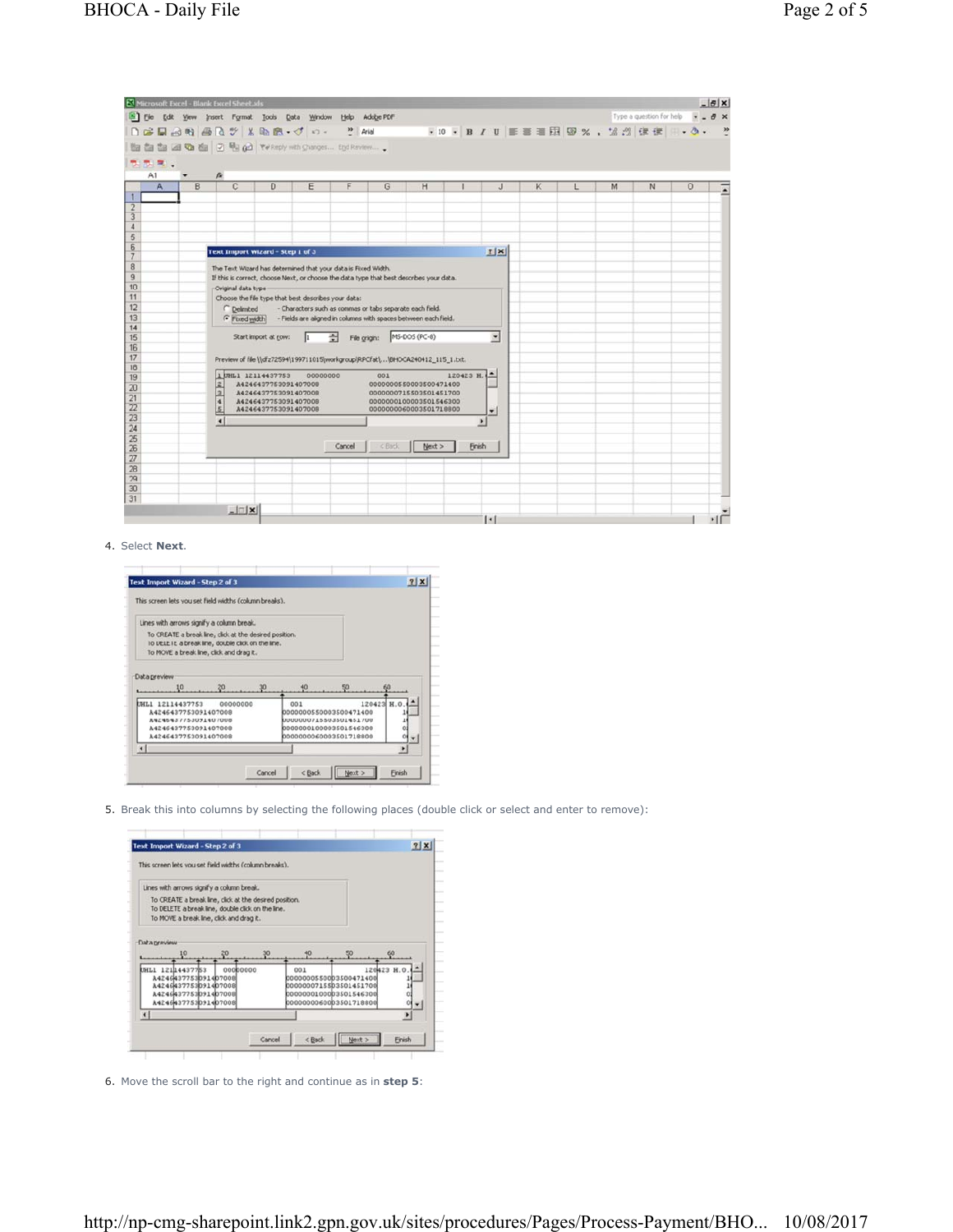|                          | This screen lets you set field widths (column breaks).                                                                                                  |        |                                               |          |                |
|--------------------------|---------------------------------------------------------------------------------------------------------------------------------------------------------|--------|-----------------------------------------------|----------|----------------|
|                          | Lines with arrows signify a column break.                                                                                                               |        |                                               |          |                |
|                          | To CREATE a break line, click at the desired position.<br>To DELETE a break line, double click on the line.<br>To MOVE a break line, click and drag it. |        |                                               |          |                |
| Data preview<br>50<br>60 |                                                                                                                                                         |        |                                               | $\Omega$ |                |
|                          | 120423 H.O.COLL                                                                                                                                         |        |                                               |          |                |
| 3500471400<br>3501451700 | 1037824024016<br>1033530913017                                                                                                                          | pooooo | 000000 00000000000 12114<br>00000000000 12114 |          |                |
| 3501546300<br>0501718800 | 029503644500<br>003427110600                                                                                                                            | ooood  | 00000000000 12114<br>000000 00000000000 12114 |          |                |
| $\overline{ }$           |                                                                                                                                                         |        |                                               |          | $\blacksquare$ |
|                          |                                                                                                                                                         |        |                                               |          |                |

7. Select **Next** then highlight the columns and make into a text format selecting **Text** from top right of wizard as follows:

| $G$ Text |                                                  |                                                                                                                   |
|----------|--------------------------------------------------|-------------------------------------------------------------------------------------------------------------------|
|          |                                                  |                                                                                                                   |
| Ceneral  |                                                  | Ceneral                                                                                                           |
| 001      |                                                  | RG423 H.O.                                                                                                        |
|          | 0000000715503501451700                           |                                                                                                                   |
|          |                                                  |                                                                                                                   |
|          | 0000000100003501546300<br>0000000060003501718800 |                                                                                                                   |
|          | C Date:                                          | Column data format<br>C General<br><b>DMY</b><br>C Do not import column (skip)<br>Text.<br>0000000550003500471400 |

8. Move the scroll bar to the right and continue as in **step 7**:

| the Data Format.                                                      | This screen lets you select each column and set<br>'General' converts numeric values to numbers, date<br>values to dates, and all remaining values to text. |        | Column data format<br>General<br>$G$ [ext]<br><b>DMY</b><br>C Date:<br>C Do not import column (skip) |      |              |
|-----------------------------------------------------------------------|-------------------------------------------------------------------------------------------------------------------------------------------------------------|--------|------------------------------------------------------------------------------------------------------|------|--------------|
|                                                                       | Advanced                                                                                                                                                    |        |                                                                                                      |      |              |
|                                                                       |                                                                                                                                                             |        |                                                                                                      |      |              |
|                                                                       | Ceneral                                                                                                                                                     |        | CeneraCeneral                                                                                        | Toxt | Ceneral      |
|                                                                       | 120423 N.O.COLL                                                                                                                                             |        |                                                                                                      |      |              |
|                                                                       | 1037824024016                                                                                                                                               |        | <b>DOOOOO 00000000000 FEE</b>                                                                        |      |              |
|                                                                       | 1033530913017                                                                                                                                               | 000000 |                                                                                                      |      |              |
| Data preview<br>Text<br>0500471400<br><b>bs01451700</b><br>3501546300 | 029503644500                                                                                                                                                |        | <b>booooo</b> 00000000000 <b>1211</b>                                                                |      |              |
| 3501718800                                                            | 003427110600                                                                                                                                                |        | D00000 00000000000 1011                                                                              |      |              |
| н                                                                     |                                                                                                                                                             |        |                                                                                                      |      | $\mathbf{H}$ |
|                                                                       |                                                                                                                                                             |        |                                                                                                      |      |              |

- 9. Select **Finish**, you will now have an excel sheet that needs the following work:
	- Delete **Column J** then **E**
	- Highlight **Column G**, format cells, make **Custom** and **Type Zero,** then right justify
	- Widen **Column F** to allow the full contents to be viewed
	- Highlight **Row 1** (A to I), then insert the filter by selecting **Data, Filter and Auto Filter**
	- Insert a blank column after **E** (Highlight F, right click and insert)
	- In cell F2, type the formula =**E2/100** and press **Enter**, then double click (or select and enter) on lower right corner of **E2** to carry out calculation for the whole column
	- With **Column F** highlighted, format cells and select **Accounting** and **Ok**
	- Finally select **File** and **Save as**, then change **Save As** type to **XLS** and save it in the same folder as the text file

10. Use this spreadsheet to get the document identification number (DIN) which individually relate to paying in slips used in BHOCA transactions.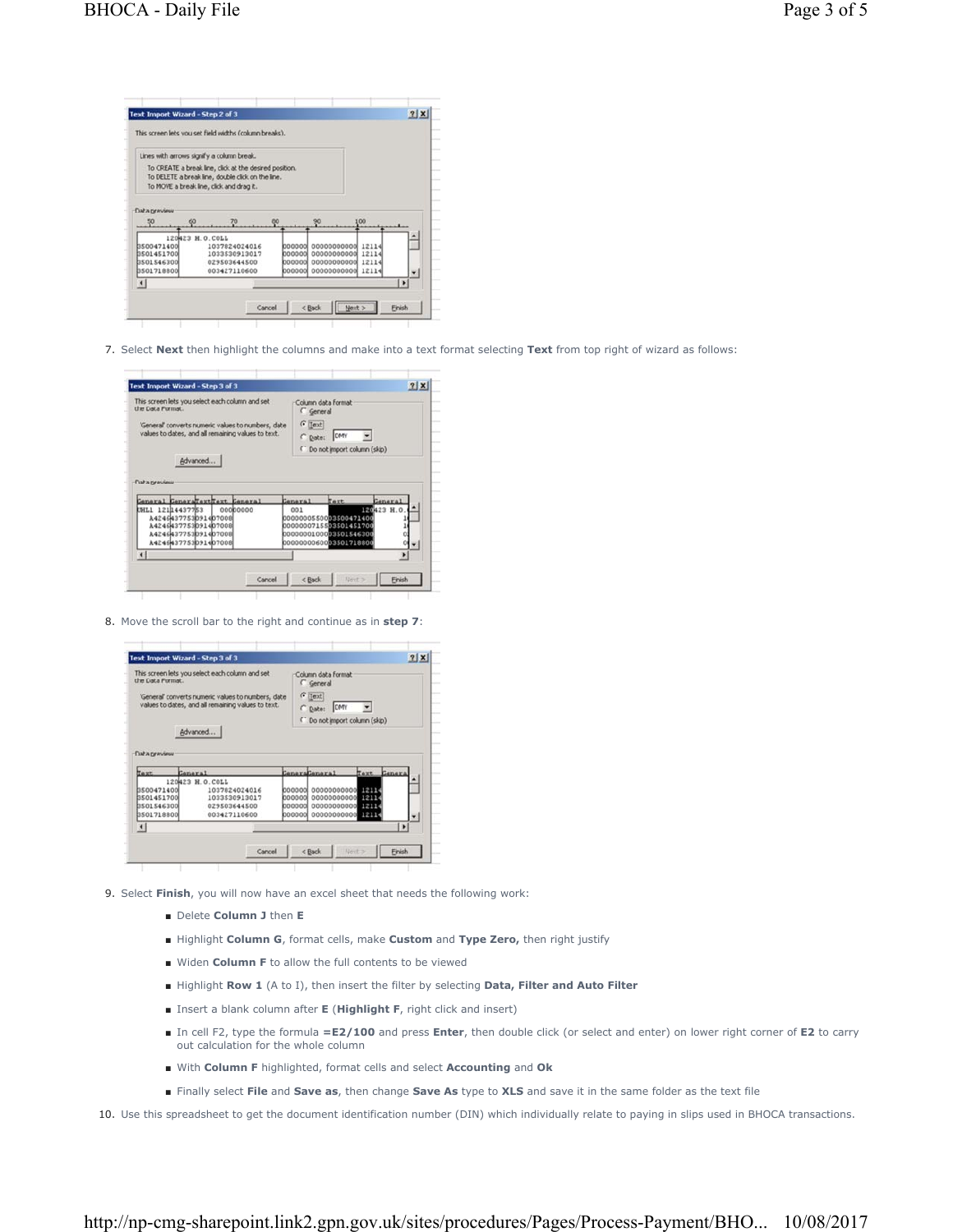The DIN number is a unique reference number for a paying in slip, this will allow the bank locate the exact paying in slip for any payment.

11. From the Discrepancy Log SR note the amount of the payment. Using the amount filter within the spreadsheet you can locate the correct DIN.

### **Request paying in slip from Nat West**

12. Once you have the correct DIN number, using pretty good privacy (PGP), send an email to Nat West with the DIN number and amount of the payment, requesting a copy of the payment slip. For more information refer to Pretty Good Privacy (PGP) .

This form of contact with Nat West is limited to nominated people within the team. If you do not have this access you will need to have a nominated colleague forward the email to Nat West for you. Once your colleague receives the file from Nat West, they should forward this on to you.

- 13. Usually within 24 hours you will receive an email reply from the bank (or PGP sender if you do not have access) containing a file with the paying in slip copy.
- 14. Print off a copy of the paying in slip and note the clients name and the scheme client identification number (SCIN), this is the correct reference number and will be in the **Reference** field of the paying in slip.

# **Assign payment**

- 15. Go into the Discrepancy Log SR and manually search for the client using the SCIN multi value group (MVG).
- 16. Select the **Search Criteria** as **SCIN** and input the information in the appropriate box. Select **Go**. Select the **Client** and then select **Ok**.
- 17. Select the **Case Number** MVG and from the left hand list select the client's case the payment is to be assigned to, move this to the right hand list and select **Ok**.
- 18. Set the SR to **In Progress** and an activity plan will be generated. Use the ctrl + s keys to save the data.
- 19. Update the **Notes** field, detailing why the payment has been assigned e.g. Receiving parent overpayment recovery. For more information refer to Notes - Freetext/Case.
- 20. Input the correct information (DIN) in the Correct Reference Number field in the Payments tab, located in the More Info tab. Enter the occurrence as One-Off.

This will always be one-off as every individual BHOCA payment will have a different DIN, so would never match another payment received.

- 21. Update the **Resolution Code** to **Discrepancy Log Accepted**, this will enable the **Submit Discrepancy Log** button.
- 22. Select the **Submit Discrepancy Log** button to initiate the approval request and allocate the payment to the correct account.
- 23. Ensure all activities are updated on the SR
- 24. Close the SR by updating the **Status** to **Closed** and the **Sub Status** to **Complete**.
- 25. Once complete, store any documents in a localised file for reference.

Content Editor [2]

### **Retrieve document identification number (DIN)**

Once you have identified the payment is an unallocated BHOCA payment, you will need to search the BHOCA payments held in a localised file to identify the correct payment. You must send a secure email to HSBC who deal with the transactions, asking for copies of the paying in slips. Check to see whether the file has already been converted into an excel format in the BHOCA folder (this will be a BHOCA file with the same date as the Discrepancy Log SR), if it has go to **step 10**, if it hasn't, complete the following steps.

1. Open up a blank excel spreadsheet, select **File** and then **Open** and navigate to the BHOCA folder.

- 2. Select the **BHOCA** folder with the relevant year and month, from the **Files Of Type** drop down, select **All Files**.
- 3. Select the text file with the same date that is on the Discrepancy Log SR, then see the following Import Wizard:
- 4. Select **Next**.
- 5. Break this into columns by selecting the following places (double click or select and enter to remove):
- 6. Move the scroll bar to the right and continue as in **step 5**:
- 7. Select **Next** then highlight the columns and make into a text format selecting **Text** from top right of wizard as follows:
- 8. Move the scroll bar to the right and continue as in **step 7**:
- 9. Select **Finish**, you will now have an excel sheet that needs the following work:
	- Delete **Column J** then **E**
	- Highlight **Column G**, format cells, make **Custom** and **Type Zero,** then right justify
	- Widen **Column F** to allow the full contents to be viewed Highlight **Row 1** (A to I), then insert the filter by selecting **Data, Filter and Auto Filter**
	- Insert a blank column after **E** (**Highlight F**, right click and insert)
	- In cell F2, type the formula **=E2/100** and press **Enter**, then double click (or select and enter) on lower right corner of **E2** to carry out calculation for the whole column
	- With **Column F** highlighted, format cells and select **Accounting** and **Ok**
	- Finally select **File** and **Save as**, then change **Save As** type to **XLS** and save it in the same folder as the text file
- 10. Use this spreadsheet to get the document identification number (DIN) which individually relate to paying in slips used in BHOCA transactions.

The DIN number is a unique reference number for a paying in slip, this will allow the bank locate the exact paying in slip for any payment.

11. From the Discrepancy Log SR note the amount of the payment. Using the amount filter within the spreadsheet you can locate the correct DIN.